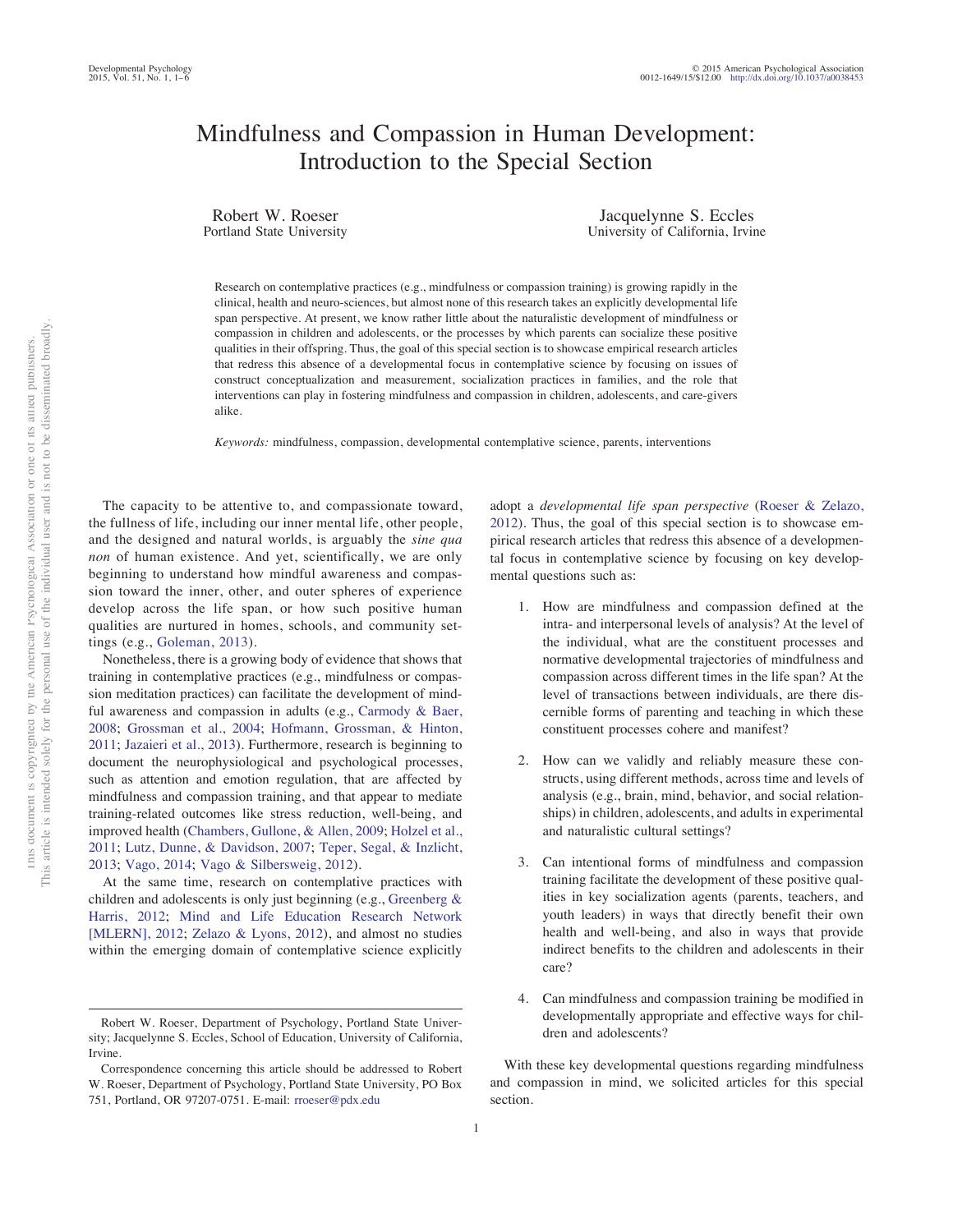### **Defining and Assessing Mindfulness and Compassion**

Authors of each article were asked to give specific conceptualizations and operationalizations of *mindfulness* and *compassion* in their articles. Issues of conceptualization and measurement at different levels of analysis are clearly critical to the development of this field of study, and consensual, substantive, and functional definitions of *mindfulness* and *compassion* remain elusive in science today (see Goetz, Keltner, & Simon-Thomas, 2010; Williams & Kabat-Zinn, 2013). Nonetheless, there does exist a sense, within the emergent domain of Contemplative Science (see Ekman, Davidson, Ricard, & Wallace, 2005; Roeser, 2013, Roeser et al., 2014; Varela, 1999), that mindfulness and compassion can be conceived of as intrinsic, though limited, capacities of human beings that can be "extended" through intentional training and education toward certain end-states (see Figure 1).

## **Mindfulness**

With regard to mindfulness, many current scientific studies and intervention programs draw upon a substantive definition of mindfulness that was offered two decades ago by Kabat-Zinn (1994) as "paying attention, on purpose, in the present moment, nonjudgmentally" (p. 2). In clinical science, this definition was operationalized by Bishop et al. (2004) as consisting of two individual-level facets: (a) the self-regulation of attention, "so that it is maintained on immediate experience, thereby allowing for increased recognition of mental events in the present moment" (p. 232), and (b) an orientation toward experience in the present moment "that is characterized by curiosity, openness, and acceptance" (p. 232).

The development or *extension* of the intrinsic capacity for mindfulness—through socialization and intentional practice—is hypothesized to result in a relatively enduring disposition called "trait mindfulness" (Brown & Ryan, 2003). In contrast to normal, everyday phenomenal awareness, which is usually marked by mindless habit and automaticity (e.g., Bargh & Chartrand, 1999; Langer, 1989); the repeated practice of being mindful extends this everyday state into the "Zone of Potential Awareness" that surrounds it. This "zone" is hypothesized to contain more information regarding somatic, sensory-perceptual, emotional, cognitive, and social experience than one normally attends to or processes (e.g., Davidson & Lutz, 2008). Over time, with sustained practice, challenge, and the support of a mentor, state mindfulness is thought to develop into trait mindfulness. Several of the articles of the special issue expand upon Kabat-Zinn's (1994) pragmatic definition and begin to address the development and extension of this most human of qualities.

For instance, in their intervention work with young children, Flook and her colleagues (Flook, Goldberg, Pinger, & Davidson, 2015) define mindfulness as a *set of practices* that cultivate the regulation of attention and executive function (e.g., working memory, response inhibition, and mental flexibility). They posit that mindfulness meditation practices, by asking individuals to bring awareness to particular attentional objects, whether these be the breath, thoughts or emotions, or various external stimuli, engages self-regulatory, neural circuits in the prefrontal cortex in a sustained way. Over time, with increasing challenge and engagement, such practices are hypothesized to lead to improvements in awareness, attention, and emotion regulation (see MLERN, 2012; Teper et al., 2013; Zelazo & Lyons, 2012). Thus, these authors rely upon third person objective, behavioral measures of executive function to assess the impact of mindfulness training in young children.

Similarly, in their intervention study with upper elementary schoolchildren, Schonert-Reichl et al. (2015) define mindfulness as a *set of skills* that enable children to focus attention on thoughts,



*Figure 1.* Hypothesized developmental trajectories of mindfulness and compassion.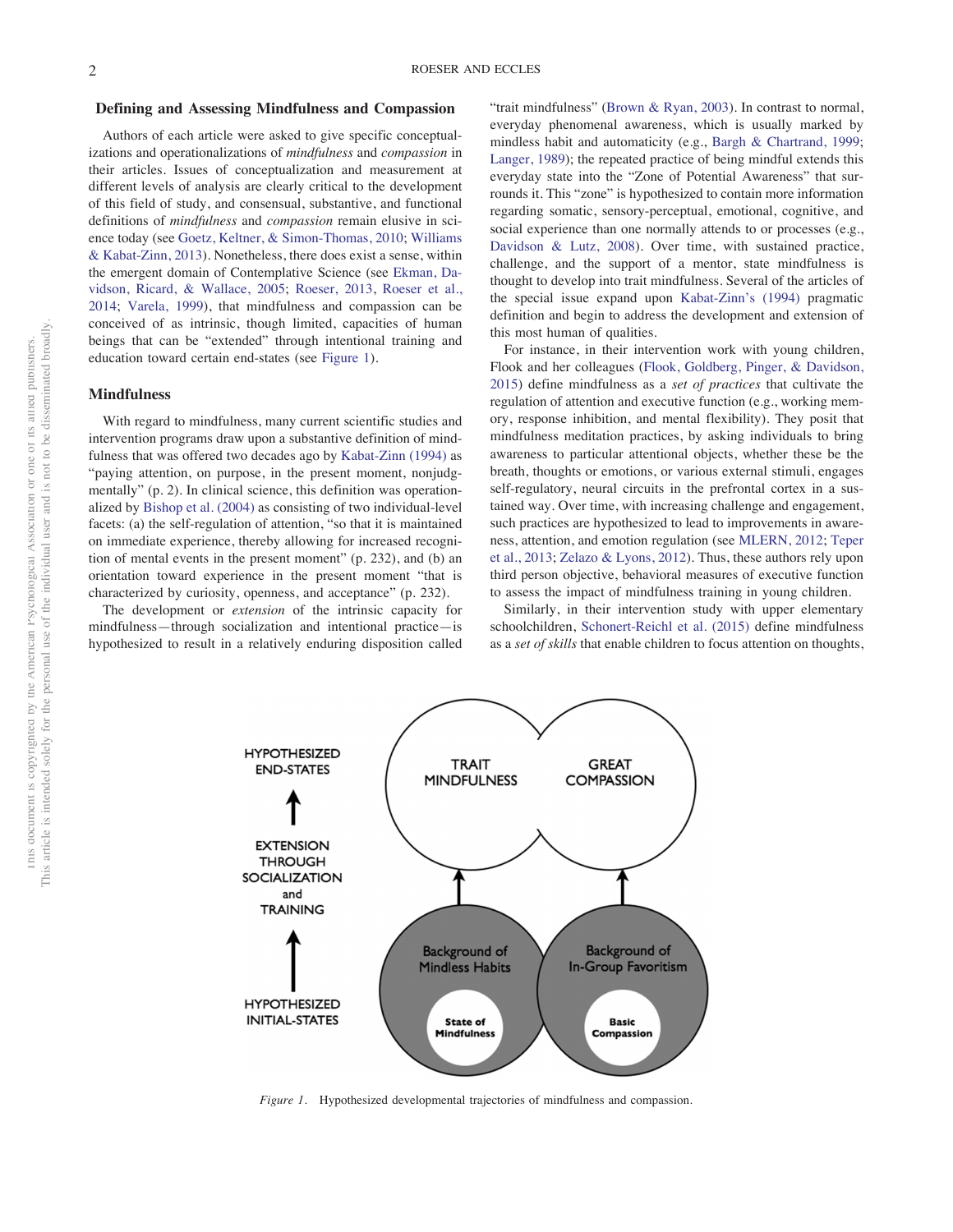feelings, or sensation-perceptions that arise moment to moment, and to do so in a cognitively nonelaborative, and emotionally nonreactive, way. To operationalize this construct, these authors also use third person, objective measures of executive function to assess children's developing abilities to attend, inhibit dominant responses, and remember what one is doing. In addition, Schonert-Reichl et al. (2015) assess mindfulness in a first person, phenomenological sense through children's self-report measures of how mindful they believe they are. This survey measure is an adaptation of a questionnaire of the absence of mindful awareness originally developed for adults (Mindful Attention and Awareness Scale [MAAS]; Brown & Ryan, 2003). Finally, the authors use a second person method to assess the self-regulatory skills of the children in their study—they collect peer nominations in the classroom of children who appear to their peers to manifest these qualities in salient ways. This inclusion of so-called first person, second person (peer), and third person (behavioral) measures within a single study is noteworthy, and represents an innovative measurement approach that can inform future studies in this area.

The intervention study with parents by Coatsworth and colleagues (2015) also takes Kabat-Zinn's notion of mindfulness, defined as a particular kind of conscious, intentional, presentcentered awareness, as a point of departure. For these authors, however, the focus is on translating this individual-level, state-like conceptualization of mindfulness into a *set of parenting behaviors* and corresponding *intervention activities/practices* that either reflect, or cultivate "mindful parenting," respectively. Specifically, they draw upon Duncan, Coatsworth, and Greenberg's (2009) conceptualization of five dimensions of mindful parenting, including: (a) *listening with full attention*, (b) *nonjudgmental acceptance of self and child*, (c) *emotional awareness of self and child*, (d) *self-regulation in the parenting relationship*, and (e) *compassion for self and child.* In this case, mindfulness is defined in terms of potentially observable, relational behaviors and practices that reflect/cultivate the state of mindfulness in words and deeds.

In summary, the articles of the special section define mindfulness in first person phenomenological, second person keyinformant, and third person behavioral ways. Understanding the development of the phenomenology of mindful awareness (e.g., Zelazo, 2004), as well as its heterotypic manifestations and measurement across the life span behaviorally and relationally in the context of activities like friendships, parenting, and teaching, are important methodological approaches that might be pursued in future work in this area.

#### **Compassion**

Consensual definitions of compassion also remain elusive in science at this time. Whether compassion is a collection of skills, an emotion, an educated disposition, a synonym for love, or a self-centered motivation in disguise remains the subject of debate in science today (see Keltner, 2009). A simple and straightforward way that compassion has been defined substantively is in terms of the capacity to feel, and wish to relieve, the suffering of others (Miller, 2006). Along similar lines, Jinpa (2010) conceptualized compassion as having four distinctive aspects, including (a) a *cognitive* aspect (an awareness of suffering), (b) an *emotional* aspect (an empathic concern in which one is moved by perceived suffering), (c) an *intentional* aspect (a wish to see that suffering

alleviated), and (d) a *behavioral* aspect (a readiness to help to relieve suffering).

Drawing on an evolutionary perspective, Goetz et al. (2010) define compassion as "the feeling that arises in witnessing another's suffering that motivates a subsequent desire to help" (p. 352); and as a "distinctive and complex affective state associated with specific situational appraisals, nonverbal displays, subjective experience and autonomic physiology" (p. 352). According to this view, compassion evolved to serve three evolutionary functions, including (a) the enhancement caring for vulnerable offspring, (b) facilitation of selecting a good mating partner given this is a desirable attribute, and (c) the facilitation of cooperation between nonrelated individuals.

In all of these instances, basic compassion is seen as a capacity that is intrinsic to mammals (e.g., Ekman, 2010), but that nonetheless requires socialization and education to fully flower and fructify. The development of compassion through socialization and intentional practice is hypothesized to result in a relatively enduring disposition in which the normal, everyday manifestation of basic compassion, which is focused narrowly on the concerns of oneself, one's kin, and one's in-group members (see Ekman, 2009; Goetz et al., 2010); is gradually extended into what might be called a "Zone of Potential Compassion." This hypothesized "zone" refers to the possibility of a human being attaining a wider scope of perception, empathic concern, intention, and action aimed at the alleviation of the suffering of "all beings"—including those beyond appraisals of "me and mine" (Dalai Lama, 1999). Such extended or "great compassion" is thought to be marked by a clear perception that all beings suffer, a felt empathic concern for this common humanity and shared suffering (regardless of whether others are near to, or far from oneself or whether they are evaluated positively, negatively, or neutrally), and an intention to act for the welfare of all beings who, like oneself, wish not to suffer and wish to be happy (e.g., Ekman, 2009; Dalai Lama, 1999).

These definitions of compassion indicate a multifaceted, complex construct that both has intrinsic roots in mammalian evolution, and that develops to a greater or lesser extent depending on the nature of experienced child rearing environments. The facets of compassion appear to include perceptual and social– cognitive processes, empathy, and emotion regulation in the face of others' distress, and prosocial motives, intentions and actions. Furthermore, the hypothesized evolutionary functions of compassion direct attention to how this construct manifests in, and is shaped by, relationships generally, and parental caregiving in particular. These basic issues of measurement in the study of compassion are taken up and expanded upon in several articles of the special section (Eisenberg, VanSchyndel, & Hofer, 2015; Miller, Kahle, Lopez, & Hasting, 2015; Taylor, Eisenberg, & Spinrad, 2015).

Eisenberg and her colleagues (2015) undertake longitudinal assessments of two constructs that are theoretically related to compassion as described above. These constructs include empathy (defined as the perception of others' feelings) and sympathy (defined as the emotional response of feelings of concern or sorrow for others who are perceived to be in distress or in need of something). Thus, in this article, the focus was on the parenting practices that affect children's perceptions of distress and their aroused motives of concern. These motivations, over time, presumably can become important predictors of actual prosocial behavior (Eisenberg et al., 2006). To measure these developing facets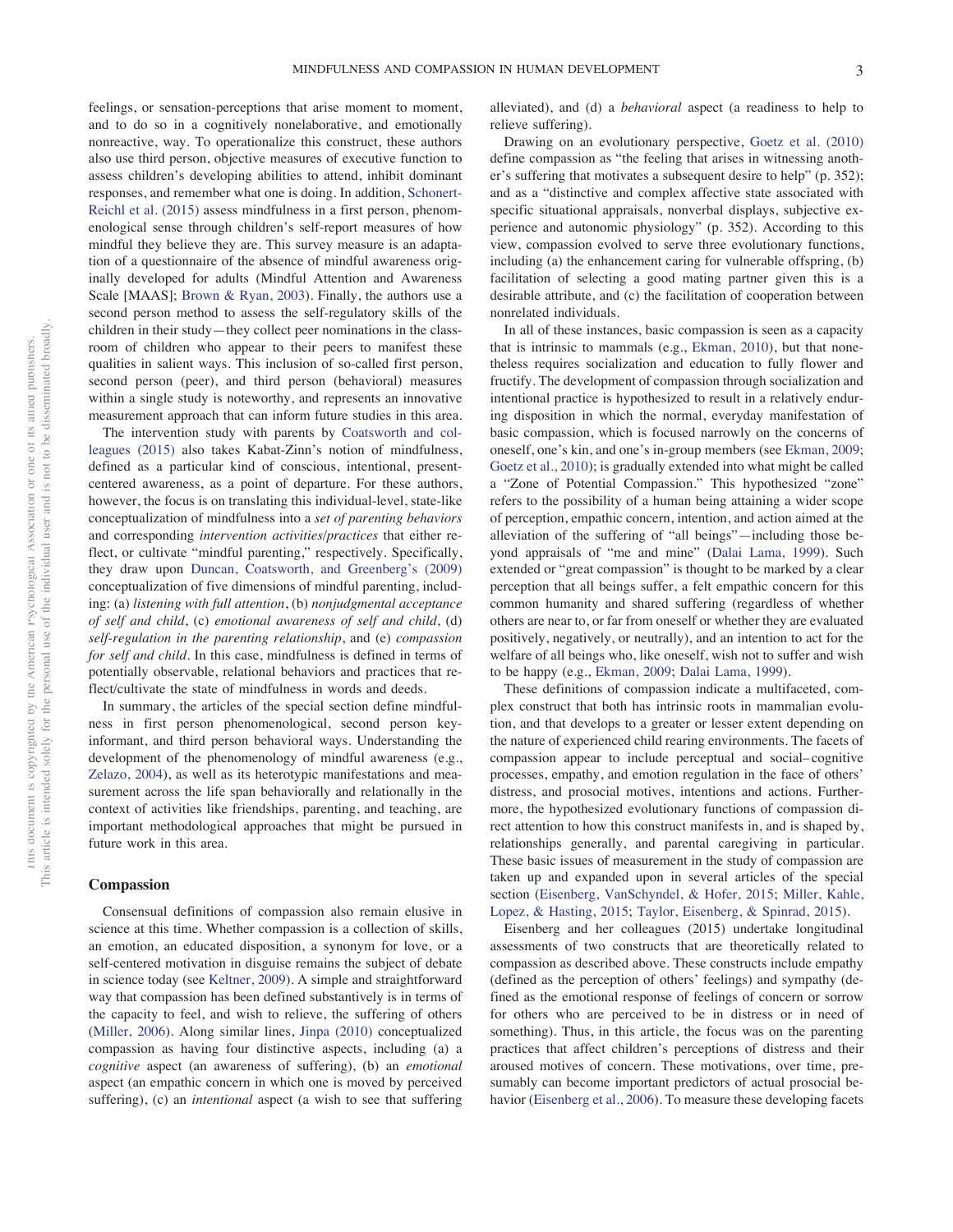of compassion, the authors relied upon children's self-report, questionnaire measures during the childhood and adolescent years; and questionnaire-based ratings of 1–2 of the target child's good friends during the early adulthood years. This strategy of using peer informants is novel in the research on compassion and may be fruitful for future investigations of these same phenomena.

Similarly, Taylor and colleagues also investigated the early developmental precursors of children's "sympathy." Individual differences in children's sympathy were assessed using what can be considered second person reports of children's prosocial dispositions by parents and teachers. These questionnaire measures were statistically reliable, and the moderate levels of correlations across informants on these measures suggest that they provided both convergent and divergent information on the child's levels of sympathy in the different contexts in which parents and teachers see children interact with others. This use of "expert" informants to assess the prosocial dispositions of children provides yet another model for how to assess the rudiments of compassion in future studies.

In the article by Miller et al. (2015), the authors define "compassionate love" as a holistic quality of caregiving encompassing attitudes, cognitions, emotions, and actions related to selfless concern and giving of oneself for the wellbeing of others. Using a self-report questionnaire measure of compassionate love, they examine how maternal care-givers who rate themselves relatively higher or lower on this collection of attributes physiologically respond to stress in the context of challenging caregiving activities. In this way, they combine first person perceptions of compassionate love with its functional consequences for related skills such as emotion regulation in the face of challenge and for parenting behaviors.

In summary, articles in this special section examine aspects of compassion through the use of first person phenomenological, second person close-informant, and third person behavioral measures. Understanding the development of the rudiments of compassion over time, in culturally diverse samples; as well as the heterotypic manifestations and measurement of compassion behaviorally and relationally across the life span, are two important directions for future work that are implicated in, and initiated by these articles. The development of naturalistic observational measures of compassionate behavior for children, adolescents, and adults is an area in particular need of attention.

# **Socialization and Training of Mindfulness and Compassion in Children and Caregivers**

The articles of the special section, in addition to providing insights into the conceptualization and measurement of mindfulness and compassion, also provide initial empirical evidence regarding the socialization practices on the part of parents, and the kinds of enrichment activities (e.g., interventions) for parents and children, that support the development of mindful awareness and the rudiments of compassion. For instance, the articles provide evidence for the notion that authoritative parenting, parents' identification of self as a loving and compassionate presence in their children's lives, and parents' ability to regulate stress in healthy ways can all contribute to the development of mindfulness and prosocial dispositions in children and adolescents. In addition, these articles provide initial evidence for the benefits of direct

contemplative interventions for parents and elementary school-age children, as well as for the indirect benefits for adolescents that may accrue from mindfulness trainings offered to their parents.

The first two articles of the special section examine longitudinal relations of child factors and parent socialization practices in predicting children's prosocial development (e.g., Eisenberg, Fabes, & Spinrad, 2006). In the first article, Eisenberg et al. (2015) investigated the longitudinal associations between mothers' socialization practices in childhood and adolescence and their offspring's sympathy in adolescence and early adulthood. They found that mother self-ratings (derived from q-sorts) of parenting practices during childhood and adolescence—specifically rational discipline (including inductions) and expressed positive affect, were positively associated with friends' subsequent ratings of target children's prosocial dispositions (e.g., sympathy and caring for others) during early adulthood. In contrast, the amount of negative affect mothers reported expressing, especially during adolescence, was negatively associated with their offspring's subsequent selfand friend-rated sympathy and caring. These correlational results, assessed over the course of 30 years, suggest that possibility that discipline practices that incorporate verbalizations of reasons for behaving in personally and socially responsible ways, as well as the expression of positive affect for the child, both cultivate the basic seeds of prosociality in the child. The longitudinal nature of this study is a major strength, and the authors note that future longitudinal studies that include a broader array of maternal and paternal parenting behaviors, and that assess bidirectional relations of parenting and children's emerging rudiments of compassion across time and in diverse cultural contexts would move the field ahead considerably.

In the second article, Taylor et al. (2015) examined how physiological factors associated with temperament, self-regulatory processes, and authoritative parenting practices as observed during a lab task (e.g., warmth, sensitivity, and autonomy support), were associated with the development of sympathy in young children. They found that authoritative parenting predicted subsequent sympathy, and this effect was mediated through the development of children's self-regulation. They also found that measure of children's temperament was a marginally significant predictor of their subsequent sympathy, and this was in part mediated by their self-regulatory abilities as well. These results implicate the key role of emotion regulation in the development of sympathy and compassion (Eisenberg et al., 2006; Goetz et al., 2010). As the authors note, future studies are needed to further investigate the bidirectional relationships between children's temperament, developing self-regulatory capacities, and parenting practices in the shaping of trajectories of prosocial development. Furthermore, including measures of parents' own mindfulness and compassion in such studies maybe be helpful to understanding the implicit role of adult modeling, in addition to the explicit role of authoritative parenting practices, in contributing to the socialization of children's prosocial development. Using observational measures of parenting like those used in this study in future intervention studies could also contribute to our understanding of behavioral effects of mindfulness and compassion interventions.

In the third article of the special section, the only one that focused on a parent *intervention*, Coatsworth and colleagues (2015) investigated the value-added effects of mindful parenting activities with regard to the Strengthening Families Program- a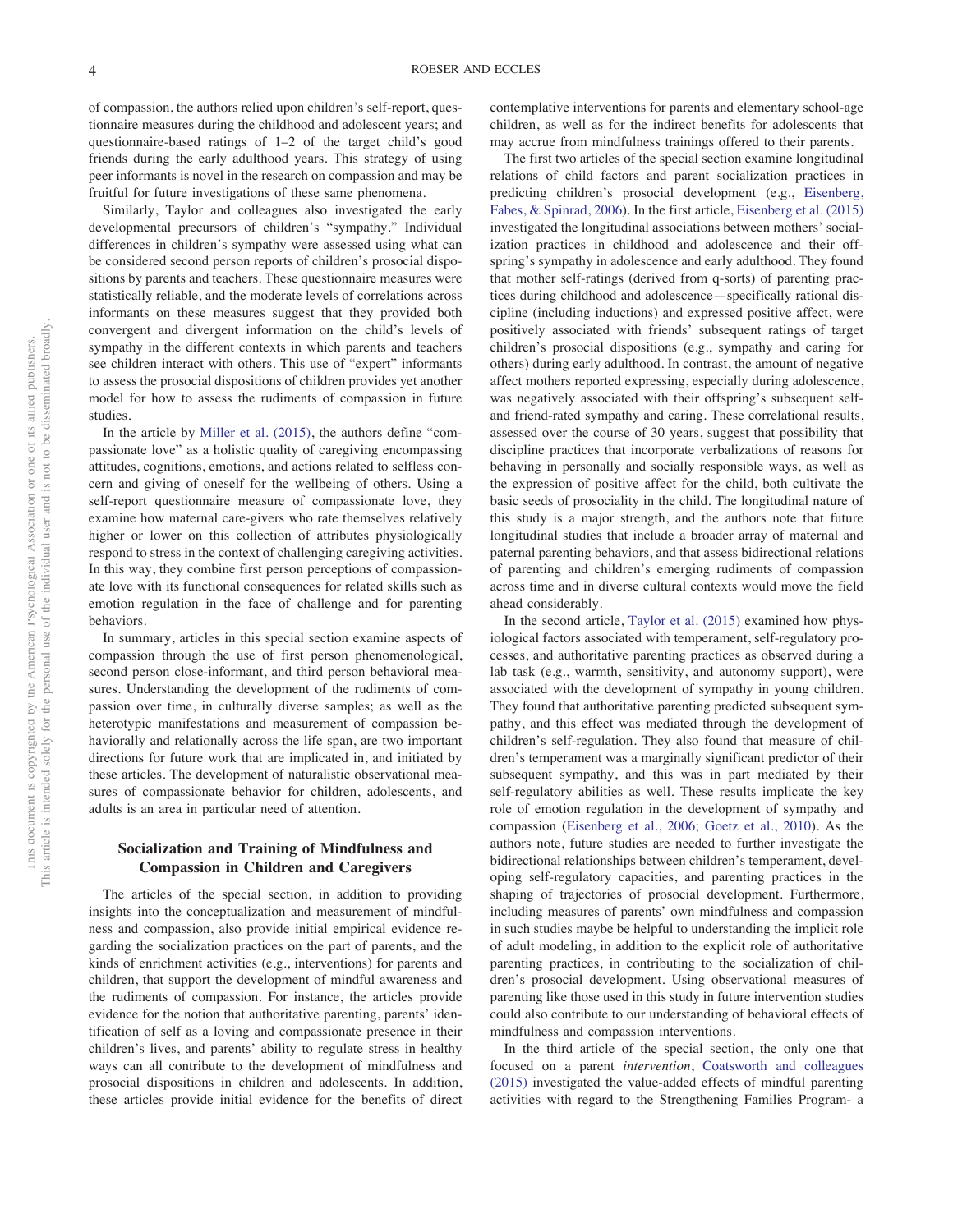previously empirically validated intervention for parents of adolescents. Using a randomized-controlled comparative effectiveness study design, they tested the efficacy of a Mindfulness-Enhanced Strengthening Families Program (MSFP), compared with standard program and a minimal-treatment home study control condition. Results suggested that the MSFP program was associated with increases in parents' own well being, their interpersonal mindfulness when parenting, the quality of their relationships with their adolescents, and their adolescents' own behavior management. These effects were found for both parent and youth self-report data, as well as at postprogram and 1-year follow-up. In addition, there were some indications in this study that the mindful parenting activities helped improve the effects of the Strengthening Families Program for fathers. The authors note the need to better understand the processes of change leading to these outcomes. In addition, the authors suggest the need for observational measures, not just questionnaire measures, of mindful parenting in future studies.

The findings of this intervention study cohered nicely with the cross-sectional findings of the fourth article of the special section by Miller et al. (2015). These authors examined the relations between mothers' self-reported identification of themselves as loving and compassionate care-givers, physiological variables related to stress regulation, and parenting behavior. The authors found that mothers' self-identification as a compassionate and loving caregiver appeared to help them to establish positive socialization contexts for their children and to avoid stress-induced, adverse parenting. This effect was particularly strong for those parents who experienced strong physiological arousal during difficult parenting situations with their child. The authors note that their findings are consistent with studies of mindful parenting that predict more affection and less negativity in parent– child relationships as parents adopt a compassionate stance toward their children (Coatsworth, Duncan, Greenberg, & Nix, 2010; Duncan, Coatsworth, & Greenberg, 2009). This raises a key point in all of this work—that mindfulness and compassion are likely part of a single phenomena, rather like two wings of the same bird than distinct constructs (see Cullen, 2011). This conjecture requires future study (e.g., Roeser et al., 2014).

The last two articles of the special section offer evidence for the direct benefits of providing mindfulness interventions in school settings for children (Flook et al., 2015; Schonert-Reichl et al., 2015). In both studies, the results suggest that developmentally appropriate mindfulness interventions exist for children, and that these interventions show significant promise with respect to cultivating self-regulatory skills associated with mindfulness, and prosocial dispositions associated with compassion, in children during early and middle childhood. More rigorous research on these kinds of interventions are needed, as are process studies the illuminate the pedagogical factors within these interventions that foster the learning and transfer of mindfulness- and compassionrelated skills and dispositions in children from the training environment to life beyond in classrooms, homes, playgrounds, and so on. Understanding the processes within the "black box" of these interventions may tell us more about the components of "mindful and compassionate teaching and caregiving." The need for naturalistic measures of self-regulation and prosocial dispositions to complement more behavioral tasks is also an important future direction in this work.

#### **Summary**

Research on mindfulness or compassion training is growing rapidly in the clinical, health and neuro-sciences, but almost none of this research takes an explicitly developmental life span perspective. The goal of this special section was to begin to showcase empirical research articles that redressed this absence of a developmental focus in studies of mindfulness and compassion by focusing on issues of construct conceptualization and measurement, socialization practices in families, and the role that interventions can play in fostering mindfulness and compassion across development. Although this research is clearly in its nascent stages, we believe greater research focus on these positive human qualities, and on the socialization practices and interventions that support their flowering, can enrich the scope of developmental science and provide practical knowledge that is needed in the world today.

#### **References**

- Bargh, J. A., & Chartrand, T. L. (1999). The unb[earable automaticity of](http://dx.doi.org/10.1037/0003-066X.54.7.462) being. *[American Psycho](http://dx.doi.org/10.1037/0003-066X.54.7.462)logist, 54,* 462– 479. http://dx.doi.org/10.1037/ 0003-066X.54.7.462
- Bishop, S. R., Lau, M., Shapiro, S., Carlson, L., Anderson, N. D., Carmody, J.,... Devins, G. (2004). Mindfulness: A proposed operational definition. *Clinical Psychology: Science and Practice, 11,* 230 – 241.
- Brown, K. W., & Ryan, R. M. (2003). The benefits of being present: Mindfulness and its role in psychological well-being. *[Journal of Per](http://dx.doi.org/10.1037/0022-3514.84.4.822)so[nality and Social Psy](http://dx.doi.org/10.1037/0022-3514.84.4.822)chology, 84,* 822– 848. http://dx.doi.org/10.1037/ 0022-3514.84.4.822
- Carmody, J., & Baer, R. A. (2008). Relationships between mindfulness practice and levels of mindfulness, medical and psychological symptoms and well-being in a mindfulness-based st[ress reduction program.](http://dx.doi.org/10.1007/s10865-007-9130-7) *Journal of [Behavioral](http://dx.doi.org/10.1007/s10865-007-9130-7) Medicine, 31,* 23–33. http://dx.doi.org/10.1007/s10865- 007-9130-7
- Chambers, R., Gullone, E., & Allen, N. B. (2009). Mindful emotion regulati[on: An integrative review.](http://dx.doi.org/10.1016/j.cpr.2009.06.005) *Clinical Psychology Review, 29,* 560 – 572. http://dx.doi.org/10.1016/j.cpr.2009.06.005
- Coatsworth, J. D., Duncan, L. G., Greenberg, M. T., & Nix, R. L. (2010). Changing parent's mindfulness, child management skills and relationship quality with their youth: Results from a randomized pilot intervention trial. *Journal of Child and Family Studies, 19,* 203–217.
- Coatsworth, J. D., Duncan, L. G., Nix, R. L., Greenberg, M. T., Gayles, J. G., Bamberger, K. T.,... Demi, M. (2015). Integrating mindfulness with parent training: Effects of the mindfulness-enhanced Stre[ngthening](http://dx.doi.org/10.1037/a0038212) F[amilies Program.](http://dx.doi.org/10.1037/a0038212) *Developmental Psychology, 51,* 26 –35. http://dx.doi .org/10.1037/a0038212
- Cullen, M. (2011). Mindfulness-based int[erventions: An emerging phe](http://dx.doi.org/10.1007/s12671-011-0058-1)n[omenon.](http://dx.doi.org/10.1007/s12671-011-0058-1) *Mindfulness, 2,* 186 –193. http://dx.doi.org/10.1007/s12671- 011-0058-1
- Davidson, R. J., & Lutz, A. (2008). Buddha's brain: Neuroplastici[ty and](http://dx.doi.org/10.1109/MSP.2008.4431873) meditation. *[Signal Processing Magazine](http://dx.doi.org/10.1109/MSP.2008.4431873), IEEE, 25,* 176 –174. http://dx .doi.org/10.1109/MSP.2008.4431873
- Duncan, L. G., Coatsworth, J. D., & Greenberg, M. T. (2009). A model of mindful parenting: Implications for parent-child relationships and prevention research. *[Clinical Child and Family Psychology](http://dx.doi.org/10.1007/s10567-009-0046-3) Review, 12,* 255–270. http://dx.doi.org/10.1007/s10567-009-0046-3
- Eisenberg, N., Fabes, R. A., & Spinrad, T. L. (2006). Prosocial development. In N. Eisenberg (Vol. Ed.) & W. Damon & R. M. Lerner (Series Eds.), *Handbook of child psychology: Vol. 3*. *Social, emotional, personality development* (6th ed., pp. 646 –718). Hoboken, NJ: Wiley.